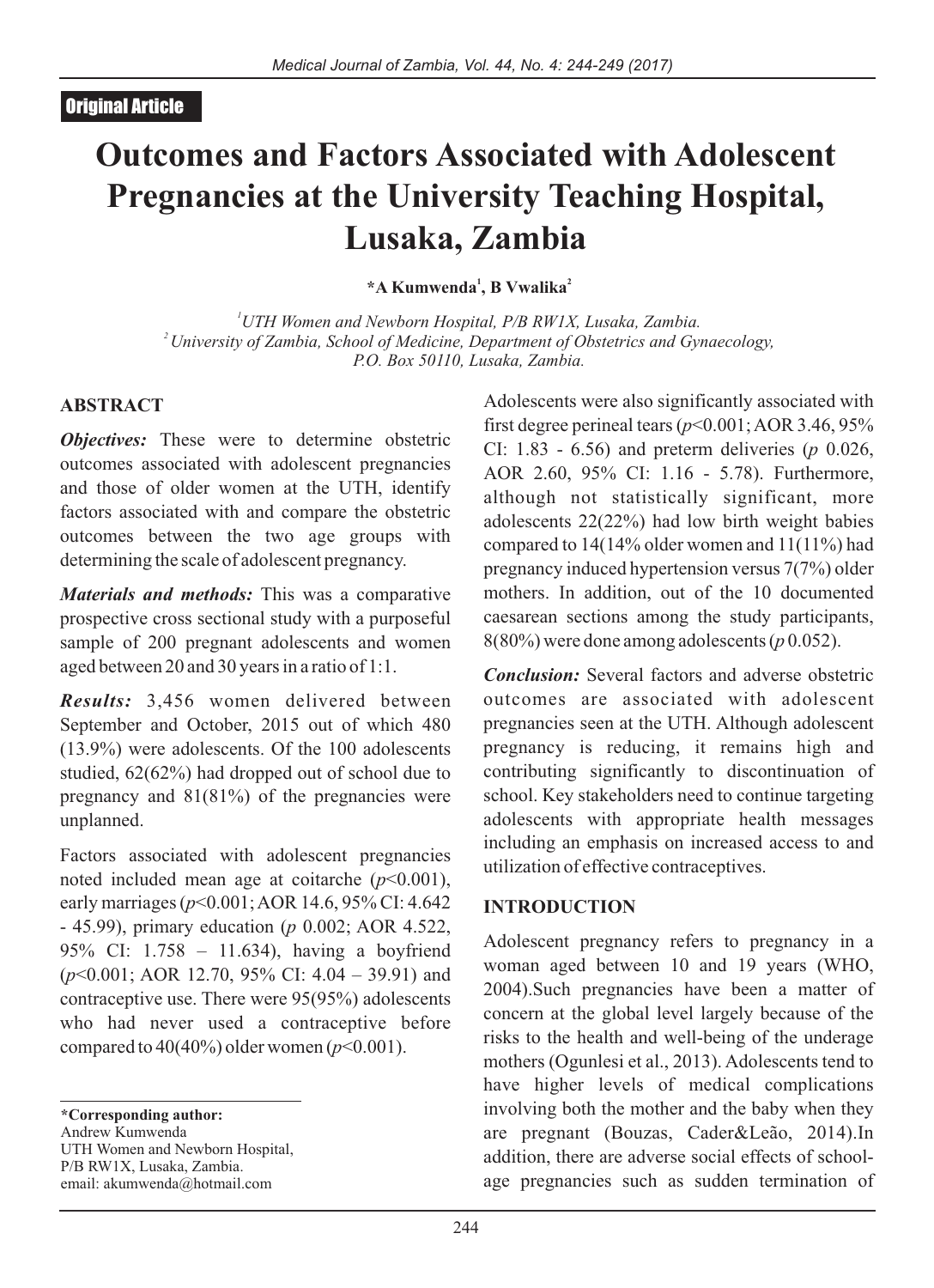education, disruption of the family system and assuming duties and responsibilities of parenthood prematurely, for which they are not prepared (Ogunlesi, et al., 2013).

Adolescent pregnancy, especially unplanned, is a major health concern in Zambia with the current low use of any contraceptive standing at 10.6% among adolescents(CSO, MOH, ICF international, 2014).Factors associated with adolescent pregnancies and their obstetric outcomes for those seen at the UTH were not clearly understood, defined and documented. Being an issue of public health concern in the country, it was important that the subject be studied further as part of the continuing efforts to reduce the adverse obstetric outcomes related to adolescent pregnancies.

# **METHODS**

This was a comparative prospective cross sectional study targeting all adolescent pregnancies and women aged 20 - 30 years in Lusaka delivering at the UTH. The study participants were recruited from the labour ward after being admitted and were followed up in the postnatal wards where they were interviewed from. A total of 200 women were recruited. To provide a 1:1 comparison, 100 older women aged 20 - 30 years and 100 adolescents meeting the eligibility criteria were purposefully selected.

# **RESULTS**

A total of 3,456 women delivered during the study period out of which 480(13.9%) were adolescents. The mean ages for the adolescents and the older women were 17.5 years and 23.9 years respectively. There were 28(28%) married adolescent with72(72%)being unmarried compared to  $16(16%)$ older unmarried women. The mean age at marriage for the married adolescents was 16.8 years (*p*<0.001). Out of the 28 married adolescents, 21(75%) got married early (i.e. below 18 years of age) compared to 11(13.1%) older women who got married early. Early marriages were significantly associated with adolescent pregnancy (*p*<0.001)(AOR 14.6, 95% CI: 4.642-45.990).

Adolescent pregnancy was significantly associated with dropping out of school  $(p < 0.001)$  with  $62(62%)$  adolescents compared to  $6(6%)$  older mothers having dropped out of school due to being pregnant. In addition, more adolescents i.e. 33(67.3%) versus 16(32.7%) older women had primary education. Adolescents with primary education only were 2.57 times more likely to be pregnant compared to those with higher education (95% CI: 1.313-5.093; *p* 0.006). Tertiary education was protective for adolescent pregnancy (AOR 0.108; 95% CI: 0.013-0.822; *p* 0.032).The study also revealed that45(45%) adolescents and 17(17%) older women who had early sexual debut (i.e. initiation of sex before age 16 years). Early sexual debut was significantly associated with adolescent pregnancy (*p*<0.001). Furthermore, male partners to the adolescents were on average five years older and this too was significantly associated with adolescent pregnancy ( $p<0.001$ ). It was also noted that  $68(68%)$ adolescents reported having had boyfriends and those who said so had a 12.7 times more likelihood of being pregnant compared to those without boyfriends (95% CI: 4.039-39.91; *p* < 0.001). In addition, 95(95%) adolescents did not use a condom at the last sexual intercourse compared to 85(85%) older mothers (*p* 0.021). Condom use at last sex was a protective factor against adolescent pregnancy (OR 0.305; 95% CI: 0.106-0.874; *p* 0.027). Another observation from the study was that75(75%) adolescents compared to 88(88%) older women had received sex education before. Exposure to sex education at some point was significantly associated with (and protective for) adolescent pregnancies (OR: 0.426; 95% CI: 0.200-0.910; *p* 0.027).

In terms of knowledge about different contraceptives available, adolescents exhibited low levels of knowledge compared to older women. For example, 37(37%) did not seem to have any idea about the combined oral contraceptive pill as opposed to 5(5%) of the older women (*p* 0.001). Table 1belowsummarizes the knowledge about and use of contraceptives. As can be noted from the table, 95(95%) adolescents had never used a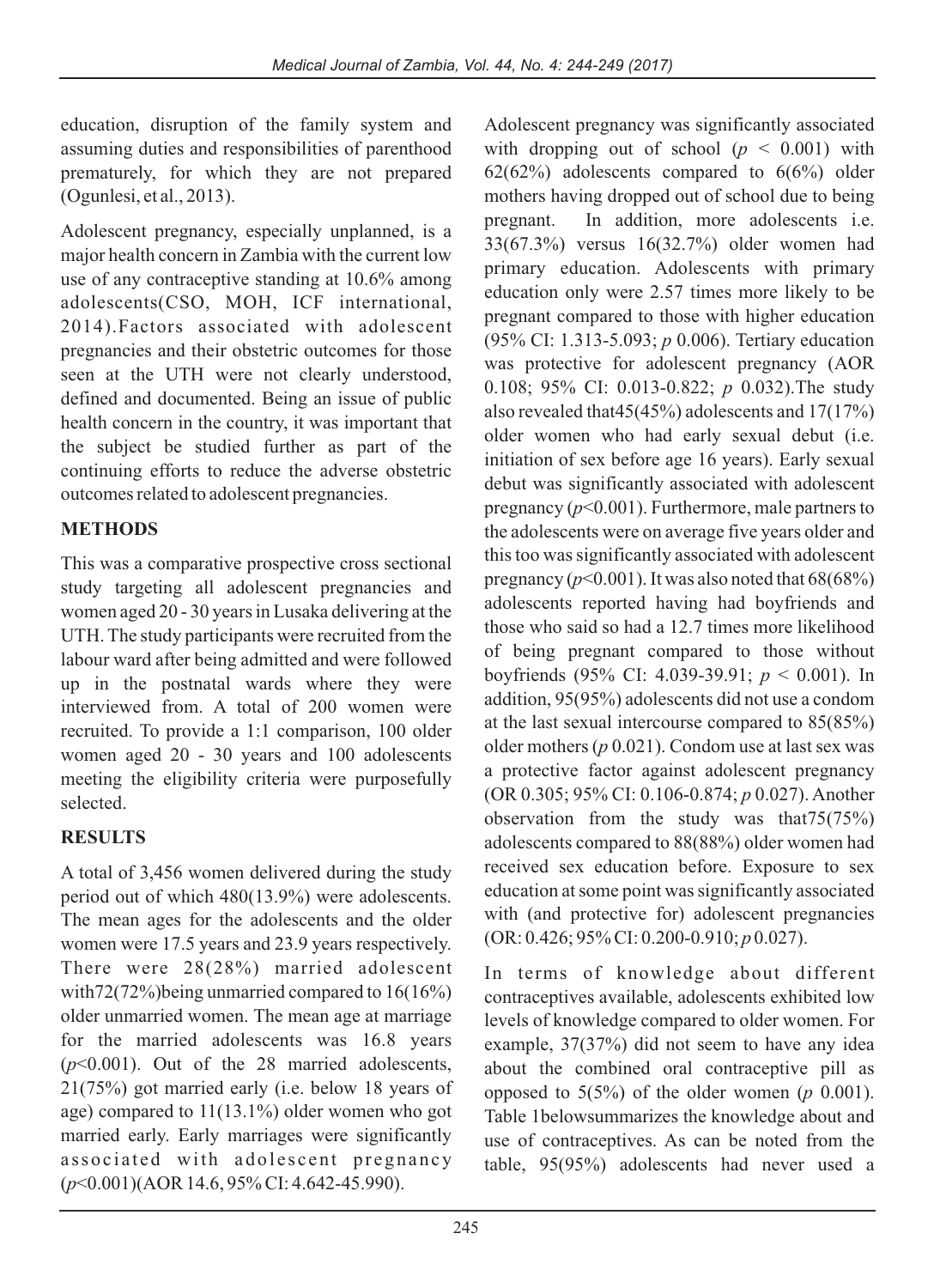contraceptive in their lives before versus40(40%) older mothers (*p* 0.001).

**Table 1: Summary of knowledge of and use of contraceptives**

| Variable                  | <b>Adolescents</b> | Older       | $P -$ |
|---------------------------|--------------------|-------------|-------|
|                           | $(N=100)$          | women       | value |
|                           | No. (%)            | $(N=100)$   |       |
|                           |                    | No. $(\% )$ |       |
| Has knowledge of the pill |                    |             | 0.001 |
| Yes                       | 63(63)             | 95(95)      |       |
| N <sub>0</sub>            | 37(37)             | 5(5)        |       |
| Has knowledge of IUCDs    |                    |             | 0.001 |
| Yes                       | 9(9)               | 34(34)      |       |
| No                        | 91(91)             | 66(66)      |       |
| Has knowledge of          |                    |             |       |
| injectables               |                    |             | 0.033 |
| Yes                       | 69(69)             | 82(82)      |       |
| No                        | 31(31)             | 18(18)      |       |
| Has knowledge of          |                    |             |       |
| implants (Jadelle)        |                    |             | 0.001 |
| Yes                       | 12(12)             | 34(34)      |       |
| No                        | 88(88)             | 66(66)      |       |
| Has knowledge of          |                    |             | 0.001 |
| condoms                   | 22(22)             | 57(57)      |       |
| Yes                       | 78(78)             | 43(43)      |       |
| No                        |                    |             |       |
| Ever used a contraceptive |                    |             | 0.001 |
| Yes                       | 5(5)               | 60(60)      |       |
| No                        | 95(95)             | 40(40)      |       |
| Planned the pregnancy     |                    |             | 0.001 |
| Yes                       | 19(19)             | 54(54)      |       |
| No                        | 81(81)             | 46(46)      |       |

The study also revealed that 11(11%) adolescents and 7(7%) older mothers had hypertensive disorders in pregnancy. However, this did not show statistical significance ( $p$  0.323). All the  $3(3%)$  women who had eclampsia were also adolescents although with no statistical significance too(*p* 0.202). There were 3(1.5%) other women who had severe pre-eclampsia including 2(2%) adolescents and 1(1%) older woman *(p* 0.674). First-degree perineal tears and preterm birth were significantly associated with adolescent pregnancy. An adolescent had a 3.5 times likelihood of having a firstdegree perineal tear compared to an older woman (95% CI: 1.830-6.559; *p*<0.001). For going into preterm labour, an adolescent had a 2.6 times likelihood (95% CI: 1.164- 5.784; *p* 0.020). Although not statistically significant (*p* 0.132), there were more i.e. 22(22%) adolescents with low birth weight (i.e. birth weight less than 2500g irrespective of gestational age) than older mothers i.e.14(14%).

## **DISCUSSION**

The key findings for this study included a 13.9%scale of adolescent pregnancies withmore adolescents (i.e. 81.8%)being unmarried compared to 18.2% unmarried older women. There were 62% adolescents whohad dropped out of school due to pregnancy compared to 6% of the older mothers who reported having stopped school because of pregnancy.Most i.e. 81% adolescent pregnancies were unplanned compared to 46% among older women. The mean age at marriage for the married adolescents was 16.8 years while the mean age for coitarche was 15.7 years. In addition, 33% adolescents had primary education compared to 16% older women who had primary education and primary education was significantly associated with adolescent pregnancy. Several factors were associated with adolescent pregnancies in the study. These included mean age at coitarche and at marriage, level of education, marital status and having a boyfriend. Others were exposure to sex education and knowledge and use of contraceptives. There were 95%adolescents who had never used a contraceptive in their lives compared to 40%of the older women.

Adolescents were also significantly associated with first degree perineal tears and preterm deliveries. Furthermore, although not statistically significant, 23% of the adolescents had low birth weight babies compared to 12%older women. There were ten caesarean sections documented and meeting the eligibility criteria among the study participants and eight (8) of them were done among adolescents and two (2) among older women. These key results are discussed in detail below.

Adolescent pregnancies at the UTH have reduced from the 20%reported by Kasonde (1997)to the current 13.9%found in this study. It is possible that the multisectoral interventions being advocated for and being implemented by the responsible government arms and cooperating partners are bearing fruits. In this study, adolescents had boyfriends about 5 years older than them on average. This finding is consistent with those by Jewkes et al. (2001)in one South African study who reportedthat partners of pregnant teenagers were significantly older. Unemployment can push adolescents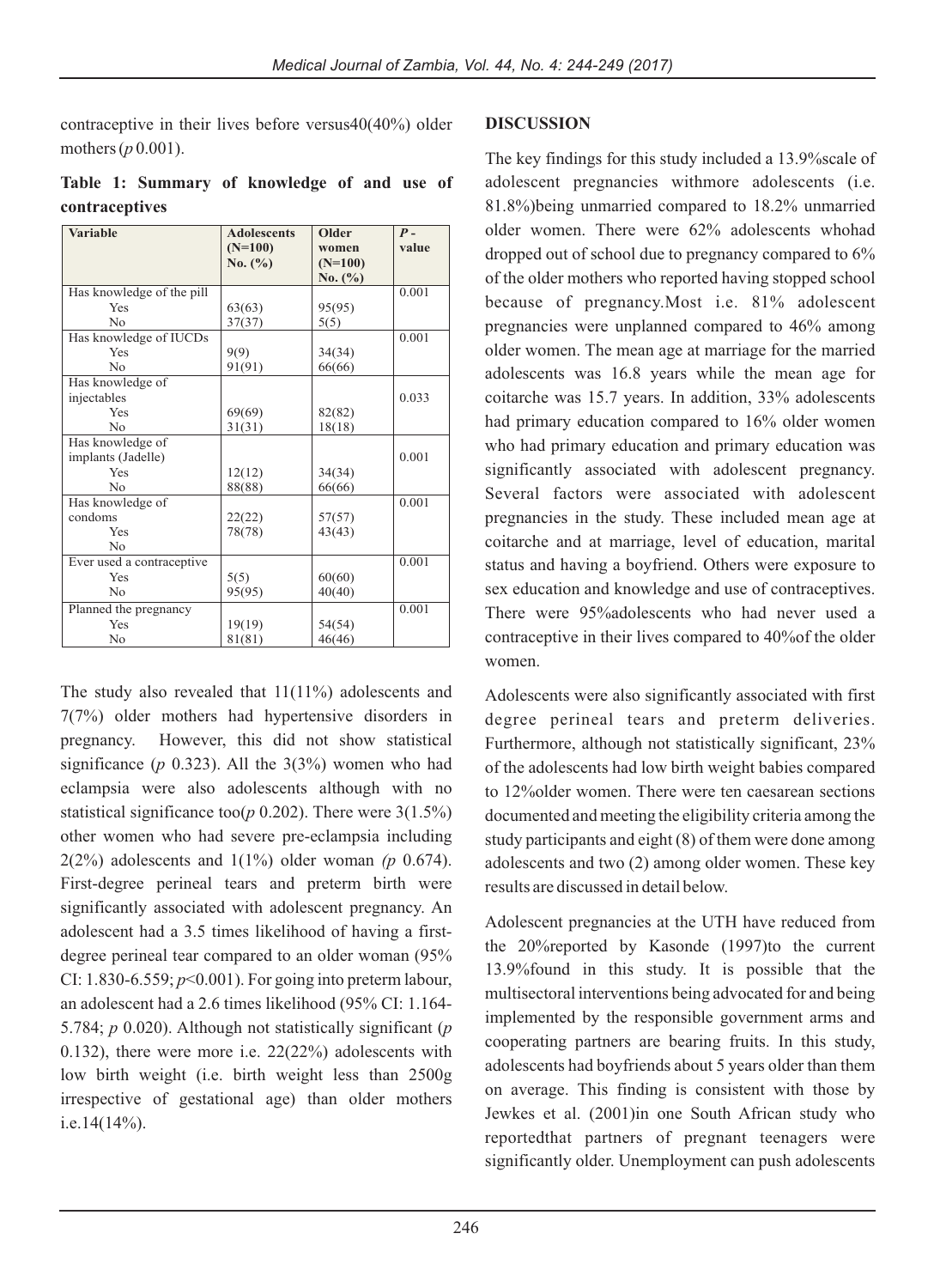into coercive relationships with men far older than they are for possible economical benefits. Such relationships would put the adolescents at risk of unplanned and unintended pregnancies. As Marin, Kirby et al. (2006) observe, sexual relationships between adolescents and males three or more years older are unlikely to be voluntary, less likely to involve use of contraceptives and most likely end up in pregnancy as opposed to relationships among adolescents of the same age.

This study revealed a prevalence of early marriages of 75% and an adolescent who got married early was 14.6 times more likely to be pregnant than one who did not get married early. The 75%prevalence of early marriages is more than the 60% reported in Eastern Province of Zambia and much higher than the national prevalence of 42%(Mann, Quigley & Fischer, 2015).As noted from the 2013-2014 ZDHS, women who marry early have a more likelihood of having their first child at a younger age on average. In terms of education, tertiary education was protective for adolescent pregnancy. This finding is consistent with the observation by the WHO (2012) that education is a major protective factor for adolescent pregnancy. With more years of schooling, a woman is likely to focus on advancing her career while postponing pregnancy. In this study, an adolescent with only primary education had a 4.5 times more likelihood of becoming pregnant compared to others with higher education. Out of all the women with history of early sexual debut, the majority i.e. 45(45%) were adolescents compared to 17(17%) older mothers. This is lower than the 62% of the respondents reporting having started sexual activities between the age of 13 and 15 years in a South African study by Mothiba and Maputle (2012).

Having been exposed to some sex education at some point in life was significantly associated with and was protective for adolescent pregnancies (*p* 0.028). Overall, about 75%of the adolescents reported having received sex education at some point before. This is slightly higher than the findings by Kohler, Manhart & Lafferty (2008) who noted from their study that 66.8% of their female study participants had received sex education before.

According to Blanc et al. (2009), adolescents' success in avoiding getting pregnant often depended on having access to contraceptive information, methods and

services. This study revealed that the adolescents were not effective contraceptive users and had limited knowledge. The 5%contraceptive use among adolescents found in this study is far less than that found in one study in the USA where it was noted that 82%of 16-year-olds used contraception at first sex (Finer & Philbin, 2013).

Although not statistically significant, hypertensive disorders were more among the adolescents than older women in this study. This is similar to what was seen from another study by Yasmin, Kumar & Parihar (2014) in India who found a 20% prevalence of hypertensive diseases among teenagers. In addition, out of all the caesarean sections done in this study, 80% were among adolescents. This result, although not statistically significant (*p* 0.071) was consistent with that of Fouelifack et al. (2014) who reported 83.4% adolescents delivering by caesarean section. Furthermore, the majority (45%) of first-degree perineal tears were among adolescents and the association was statistically significant. Preterm deliveries were also significantly associated with adolescent pregnancies, a finding similar to that by Ganchimeg et al. (2014) who reported risks of preterm delivery (i.e. <37 weeks of gestational age) and low birth weight significantly higher among all the adolescent groups examined. In this study, adolescents had more low birth weight babies than the older women. This finding is similar to those by Ezegwui et al. (2012) who found that 23% of teenagers in their study had low birth weight compared to 10.5% among the controls. However, for this current study, the difference between the two groups was not statistically significant ( $p$  0.132).

## **ACKNOWLEDGEMENT**

I would like to acknowledge Prof Bellington Vwalika, my supervisor for the guidance and support; my wife Pauline and the three boys(Caleb, Joshua and Samuel) for their support and patience and Ms Sheila Mweendo for helping with the data collection. I also thank the Medical Partnership Initiative (MEPI) through award number R24TW008877 from the Fogarty International Center for the financial support, Dr. Mushota Kabaso, Dr. Gershom Chongwe and Dr. Dale Mudenda for their inputs and guidance on data analysis. Lastly but not the least, I thank all the women who participated in the study.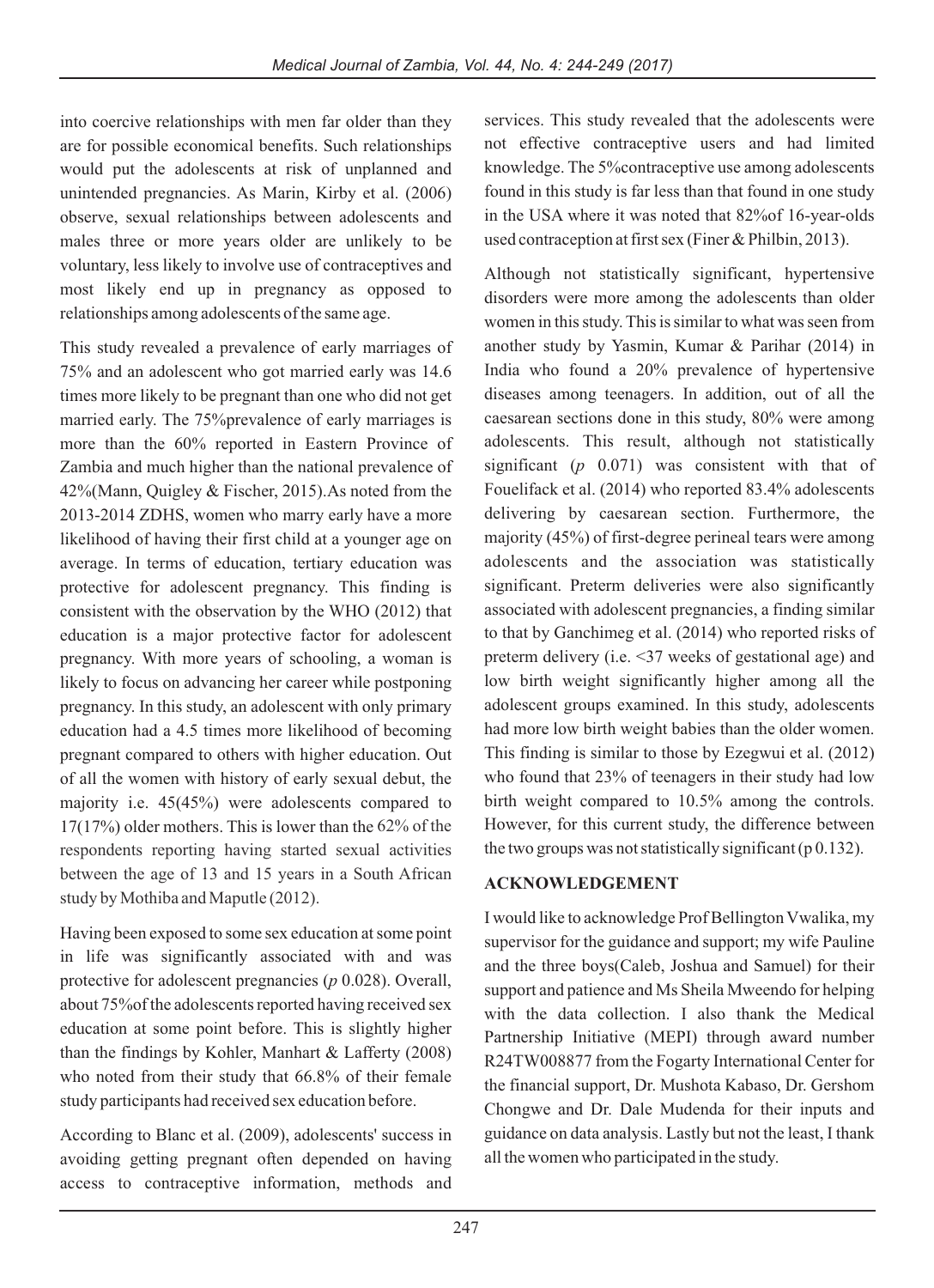## **REFERENCES**

- 1. Blanc, A.K, Tsui, A.O, Croft, T.N &Trevitt, J.L. (2009). Patterns and Trends in Adolescents' Contraceptive Use and Discontinuation in Developing Countries and Comparisons with Adult Women, *International Perspectives on Sexual and Reproductive Health*, 35(2). [Online], Available: http://www.guttmacher.org/pubs/journals/3506309. html [02.02.15 20:18 PM].
- 2. Bouzas I.C.S, Cader. S.A, &Leão .L. (2014).Pregnancy in Adolescence: A Systematic Review of the Impact of Maternal Age on Clinical, Obstetric and Neonatal Complications in the First Phase of Adolescence. *Adolescence and Health Journal*,11(3):7-21. [Online], Available: http://www.adolescenciaesaude.com/detalhe\_artigo .asp?id=457&idioma=English [24.01.15 07:27 AM].
- 3. Central Statistical Office (CSO) [Zambia], Ministry of Health (MOH) [Zambia], ICF international, 2014). *Zambia Demographic and Health Survey 2013 – 2014.* Rockville, Mayland, USA.
- 4. Ezegwui, H.U, Ikeako, L.C. &Ogbuefi, F. (2012).Obstetric Outcome of Teenage Pregnancies at a Tertiary Hospital in Enugu, Nigeria.*Nigerian Journal of Clinical Practice*, 15(2). [Online], Available: http://www.njcponline.com/IP: 41.223.117.43[21.01.15 17:20 PM]
- 5. Finer, L.B. & Philbin, J.M. (2013). Sexual Initiation, Contraceptive Use, and Pregnancy Among Young Adolescents. American Academy of Paediatrics,  $131(5)$ :  $1-6$ . [Online], Available: www.pediatrics.org/cgi/doi/10.1542/peds.2012- 3495[19.05.16 07:20].
- 6. Fouelifack et al. (2014). Outcome of Deliveries Among Adolescent Girls at the Yaoundé Central Hospital. *BMC Pregnancy and Childbirth,* 14:102.[Online], Available: http://www.biomedcentr al.com/content/pdf/1471-2393-14-102.pdf [23.01.2015 02:19 AM].
- 7. Ganchimeg T. et al. (2014). Pregnancy and Childbirth Outcomes Among Adolescent Mothers: A World Health Organization Multi-country Study (on behalf of the WHO Multi-country Survey on Maternal Newborn Health Research Network). *BJOG An International Journal of Obstetrics & Gynaecology,*

121 (Suppl.1):40-48. [Online], Available: http://onlinelibrary.wiley.com/doi/10.1111/1471052 8.12630/pdf2012[14.04.1719:15PM].

- 8. Jewkes, R, Vundule, C, Maforah, F. & Jordaan, E. (2001). Relationship Dynamics and Teenage Pregnancy in South Africa. *Social Science and Medicine*, 52(5):733-744 [Online], Available: http://www.sciencedirect.com/Science/article/pii/S0 277953600001775 [17.05.16 11:50 AM].
- 9. Kasonde, P.N. (1997). Obstetric Outcome in Teenage Pregnancies at the University Teaching Hospital, Lusaka.*A Dissertation Submitted to the University of Zambia in Partial Fulfillment of the Requirements for the Degree of Masters of Medicine in Obstetrics and Gynaecology, School of Medicine, University of Z a m b i a .* [ O n l i n e ] , A v a i l a b l e : http://dspace.unza.zm:8080/xmlui/bitstream/handle/ 123456789/1332/KasondePN0001.PDF?sequence= 1[26.01.15 01:13 AM].
- 10. Kohler, P.K, Manhart, L.E. & Lafferty, W.E. (2008). Abstinence-Only and Comprehensive Sex Education and the Initiation of Sexual Activity and Teen Pregnancy. *Journal of Adolescent Health,* (42)4:344- 351, [Online], Available: http://www.jahonline. org/article/S1054-139X(07)00426-0/abstract [18.05.16 02:15 AM].
- 11. Mann, G, Quigley, P. & Fischer, R. (2015). Qualitative study of child marriagein six districts of Zambia. Child Frontiers. [Online], Available:http://www.unicef.org/zambia/Qualitative study of child marriage in six districts of Zam bia.pdf[21.05.16 04:40 AM].
- 12. Marin, B.V, Kirby, D.B, Hudes, E.S, Coyle, K.K & Gomez, C.A (2006). Boyfriends, Girlfriends and Teenagers' Risk of Sexual Involvement. *Perspectives of Sexual and Reproductive Health – A Journal of Peer-Reviewed Research*, 38(2):76-83. [Online], Available: https://www.guttmacher.org/about/ journals/psrh/2006/boyfriends-girlfriends-andteenagers-risk-sexual-involvement [17.05.16 13:15 PM].
- [Online], Available: https://www.curationis.org.za 13. Mothiba, T. M. & Maputle, M. S. (2012). Factors Contributing to Teenage Pregnancy in the Capricorn District of the Limpopo Province. *Curationis,* 35(1).